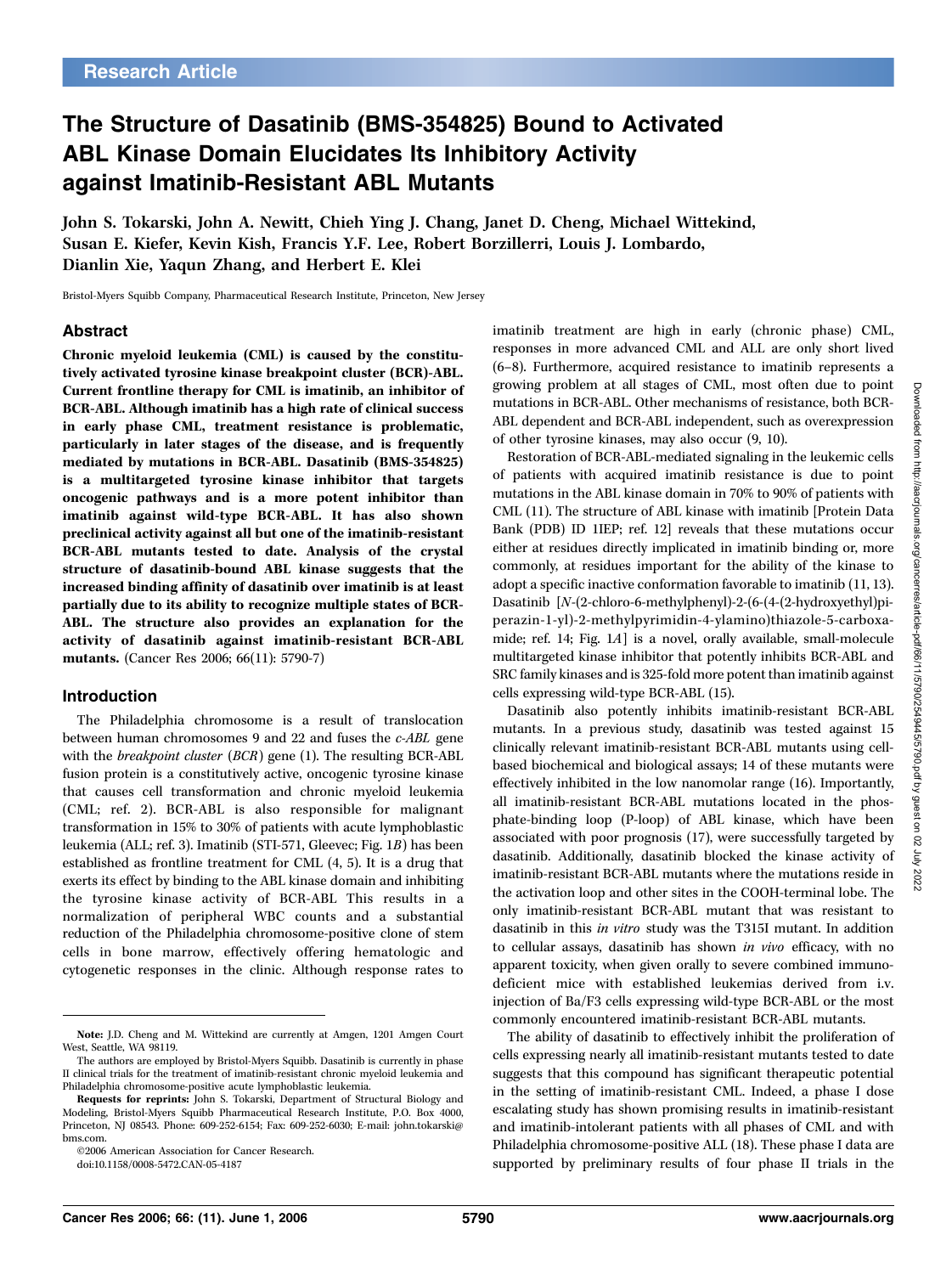

Figure 1. A, two-dimensional structure of dasatinib. The atom numbering within the pyrimidine and thiazole rings is provided for reference. Red, hydroxyethyl-piperazine group; green, pyrimidine group; blue, aminothiazole group; *black,* amide group; *orange,* 2-chloro-6-methyl phenyl group.<br>*B,* two-dimensional structure of imatinib.

''START'' (SRC/ABL Tyrosine kinase inhibition activity: Research Trials of dasatinib program), which have now closed (19–22). Further follow-up of patients in these phase II studies is ongoing.

Here, we report the crystal structure of the ABL kinase domain in complex with dasatinib. We undertook this study to provide a structural rationale for the mechanism of potent BCR-ABL inhibition by dasatinib and the favorable activity of dasatinib against imatinib-resistant mutants.

## Materials and Methods

Construct design. Forward (CGGCCATATGCACGACCGAAAACCTG-TATTTTCAGGGTGCCATGGATCCGTCCTCCCCCAACTACGACAAGTGGG) and reverse (GGCCGAATTCTTATTAGGTGCCACGTTTCCCCAGCTCCTTT-TCCACTTCG) primers were used to amplify the kinase domain from a cDNA encoding human c-ABL (HSABL, accession X16416) and create an insert with a 5'-NdeI site, a sequence encoding a tobacco etch virus (TEV) protease cleavage site, the kinase domain, and a  $3'-EcoRI$  site. This fragment was inserted into the baculovirus transfer vector pAcHLT-A (BD Biosciences PharMingen, San Jose, CA) cut with NdeI and EcoRI to construct the vector ABL/pAcHLT-A, encoding a  $NH_2$ -terminal  $(His)_6$  fusion protein under control of the polyhedrin promoter. Following expression, purification, and removal of the  $(His)_{6}$  fusion protein tag with TEV protease, the encoded protein contained non-native residues GAMDPS at the  $NH<sub>2</sub>$  terminal, human c-ABL S229-K512 (accession CAA34438), and mouse c-ABL residues R513-T515 at the COOH terminal. This protein was identical to 1FPU (23), except for the serine to asparigine difference between the mouse and human sequences, respectively, at amino acid residue 336 in the human c-ABL sequence.

Recombinant baculovirus production and protein expression. ABL/ pAcHLT-A was co-transfected with linearized baculovirus DNA (Baculo-Gold, BD Biosciences PharMingen) into Sf9 cells according to the manufacturer's protocol. A clonal population of recombinant virus was obtained by plaque purification. Recombinant virus was harvested and further amplified. Virus titer was determined using a standard plaque assay. After screening various variables, optimal conditions for  $(His)_{6}$ -ABL kinase protein expression were identified. Sf9 cells ( $2 \times 10^6$  per mL) were grown in SF900-II medium in a Wave bioreactor (24). Recombinant baculovirus encoding  $(His)_{6}$ -ABL kinase was inoculated at a multiplicity of infection of five in the presence of 30% oxygen in the head space. Cells were harvested

72 hours after infection by centrifugation and frozen at  $-70^{\circ}$ C. (His)<sub>6</sub>-ABL kinase protein expression was estimated to be 5 mg/L of culture.

Purification of ABL kinase domain and formulation with imatinib and dasatinib. The ABL kinase domain was purified and combined with inhibitors as reported previously (12) with minor modifications. Frozen cell paste from baculovirus-infected Sf9 cells was thawed and resuspended in 10 volumes of lysis buffer [50mmol/L Tris-HCl (pH 8), 20mmol/L NaCl, 10% (v/v) glycerol, 10mmol/L DTT, Complete EDTA-free protease inhibitor cocktail (Roche, Indianapolis, IN)]. Cells were lysed by cavitation after nitrogen pressurization to 450 p.s.i. for 30 minutes at  $4^{\circ}$ C. The lysate was clarified by sedimentation at 100,000  $\times$   $g_{\text{max}}$  for 40 minutes at 4°C. The supernatant was loaded onto a Q-Sepharose Fast Flow column equilibrated with 50 mmol/L Tris-HCl (pH 8), 20 mmol/L NaCl,  $10\%$  (v/v) glycerol, and 10 mmol/L DTT. The column was washed and eluted with a linear gradient of 20 to 500 mmol/L NaCl in 50 mmol/L Tris-HCl (pH 8),  $10\%$  (v/v) glycerol, and 15 mmol/L  $\beta$ -mercaptoethanol. (His)<sub>6</sub>-ABL kinase was eluted in the gradient with 250mmol/L NaCl and loaded onto a Ni-NTA Superflow (Qiagen, Valencia, CA) column equilibrated with 20mmol/L imidazole. The column was eluted with a linear gradient of imidazole to 750mmol/L. (His)6-ABL kinase containing fractions were pooled and incubated at 50  $\mu$ mol/L concentration at 4°C for 18 hours with 1 unit recombinant TEV (rTEV) protease (Invitrogen, Carlsbad, CA) per 3 µg protein to remove the (His)<sub>6</sub> affinity tag. A 3 $\times$  molar excess (150  $\mu$ mol/L) of either imatinib or dasatinib was added from 15 mmol/L DMSO stocks to the completed rTEV digest. The ABL kinase inhibitor complex was purified and exchanged into the final buffer by chromatography on a Superdex 75 column in 20mmol/L Tris-HCl (pH 8), 100 mmol/L NaCl, and 3 mmol/L DTT. The final yield of purified ABL kinase protein was  $\sim$  2.7 mg/L of culture. Purified ABL kinase inhibitor complexes were concentrated to 5 or 10mg/mL with Amicon-ultra 10,000 molecular weight cut-off centrifugal ultrafilters (Millipore, Billerica, MA) before crystallization.

|                                   | ABL-dasatinib*      |
|-----------------------------------|---------------------|
| Data collection                   |                     |
| Space group                       | $P_{32_12}$         |
| Unit cell variables               |                     |
| $a, b, c$ (A)                     | 105.2, 105.2, 111.1 |
| $\alpha$ , $\beta$ , $\gamma$ (°) | 90, 90, 90          |
| Resolution range $(A)$            | 50-2.4 (2.49-2.4)   |
| $R_{sym}$ (%)                     | 12.7(50.9)          |
| Average $I/\sigma$ (I)            | 17.1(4.5)           |
| Completeness (%)                  | 100(100)            |
| Number of observations            | 187,605 (18,658)    |
| Number of unique reflections      | 25,102 (2,455)      |
| Average redundancy                | 7.5(7.6)            |
| <b>Refinement</b>                 |                     |
| Resolution range (A)              | $50 - 2.4$          |
| Number of reflections             | 24,996              |
| $R_{work}/R_{free}$ (%)           | 21.9/28             |
| Number of atoms                   |                     |
| Protein                           | 4,518               |
| Ligand/ion                        | 66                  |
| Water                             | 315                 |
| RMS deviations                    |                     |
| Bond lengths (Å)                  | 0.006               |
| Bond angles $(°)$                 | 1.4                 |

Table 1. Data collection and refinement statistics

\*Data were collected from one cryomounted crystal. No visible decay of the diffraction pattern was observed over the course of the experiment.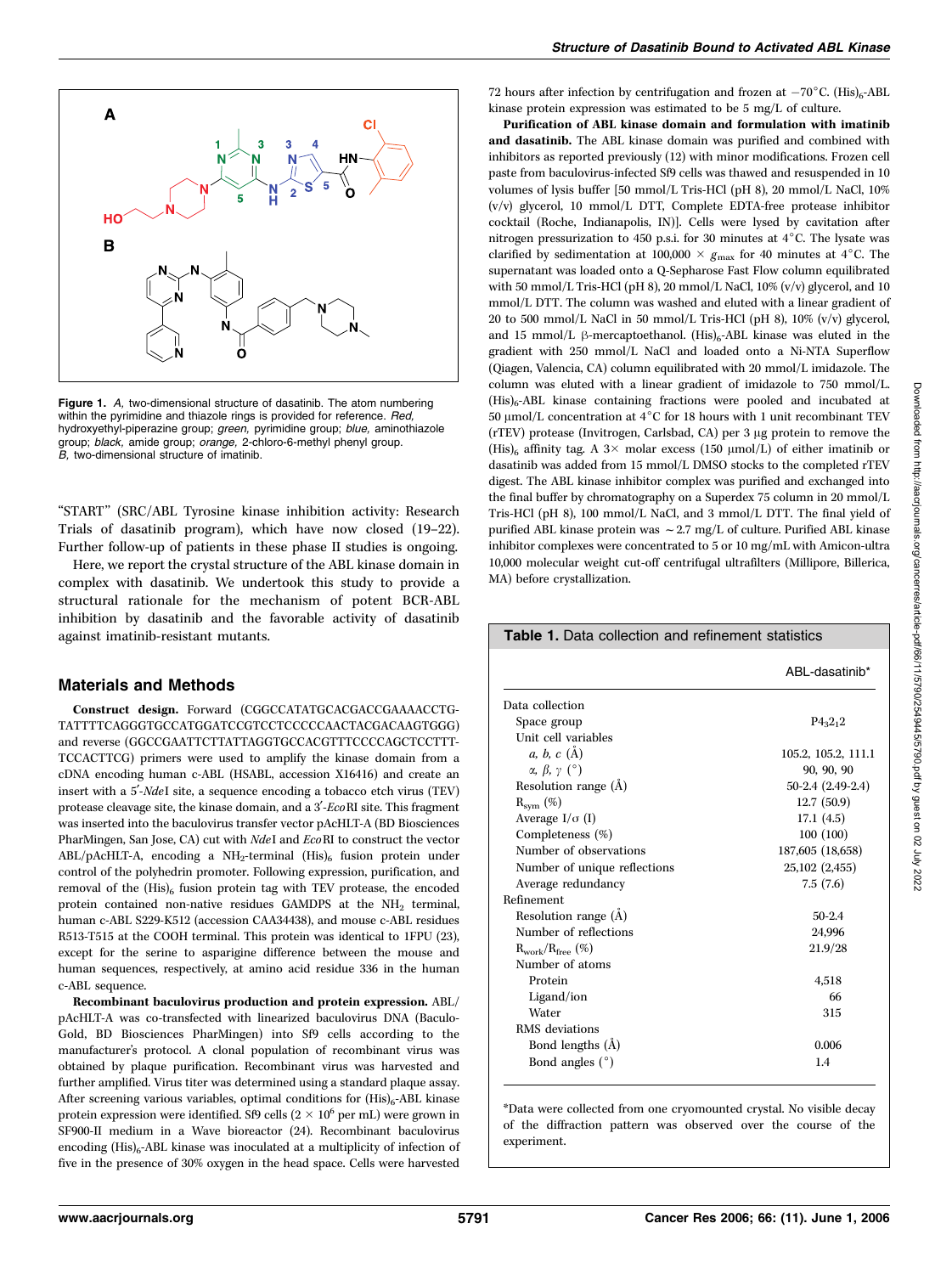

Figure 2. Structure of dasatinib complex. A, overview of the three-dimensional structure of ABL kinase with dasatinib. Stick, dasatinib; green, carbon atoms. Blue, NH<sub>2</sub>-terminal lobe of ABL kinase; orange, P-loop; magenta, helix a-C; red, hinge region; pink, COOH-terminal lobe; green, catalytic loop; yellow, activation loop. B, cut-away detailed view of dasatinib and nearby residues in the ATP-binding site. Green and blue, inhibitor molecules found in the two asymmetric units; gray, one protein structure with surface of residues displayed. Dashed lines, hydrogen bonds.

Cocrystallization of ABL inhibitor complexes. All crystallization trials were by hanging-drop, vapor-diffusion method at  $4^{\circ}$ C. Equal volumes of protein inhibitor and reservoir solutions were mixed to form  $2 \mu L$  drops. Cocrystals of ABL-dasatinib and ABL-imatinib could be grown spontaneously based on reported conditions (12), but the initial crystals of neither complex produced useful diffraction. Attempts to improve crystal quality by using crushed ABL-dasatinib crystals as microseeds were unsuccessful. In contrast, larger, separated, and more regularly shaped crystals of the ABLimatinib complex were produced by streak microseeding (using a cat whisker) crushed ABL-imatinib crystals into fresh drops of 5 mg/mL ABLimatinib mixed with reservoir solution from the initial hit. Seed-derived, ABL-imatinib crystals were crushed and used as microseeds to nucleate the growth of ABL-dasatinib crystals using the same procedure; diffraction quality crystals appeared in 3 days. The optimal reservoir solution was 22% (w/v) polyethylene glycol (PEG) 3350, 0.2 mol/L MgSO<sub>4</sub>, and 0.1 mol/L MES (pH 6.5). Crystals were transferred by cryoloop into the cryoprotectant [30% (w/v) PEG 3350, 0.2 mol/L MgSO<sub>4</sub>, and 0.1 mol/L MES (pH 6.5)] for 15 seconds and then relooped and flash cooled in liquid nitrogen.

Structural determination and refinement. Data collection was done at beamline X25 (National Synchrotron Light Source, Brookhaven National Laboratory, Upton, NY), with the wavelength tuned to 1.1  $\AA$  and equipped with a nitrogen cryostream set to 100 K and an ADSC Quantum 315 detector positioned at 240mm (ADSC, Poway, CA). Diffraction images were processed with Denzo and Scalepack from the HKL suite (HKL, Charlottesville, VA; ref. 25). Intensities were converted to structure factor amplitudes and placed on an absolute scale with Truncate (26) from the CCP4 suite (27). Initial phases were calculated by molecular replacement by AMoRe (28), with the dimer from 1FPU used as the search model. The structure was refined with CNX (Accelrys, Inc., San Diego, CA; ref. 29) and modeled with Quanta (Accelrys). The data collection and refinement statistics are summarized in Table 1.

Although both the ABL-imatinib and the ABL-dasatinib cocrystals were rod shaped, they grew as different crystal forms. The dasatinib cocrystals belonged to space group  $P4_32_12$ , with unit cell dimensions of  $a = 105.2 \text{ Å}$  and  $c = 111.1$  Å, and contained two molecules per asymmetric unit. This crystal form differs from those of previously reported ABL kinase crystal structures (PDB IDs 1M52, 1IEP, 1FPU, 1OPJ, 1OPK, and 1OPL; refs. 12, 23, 30). This change in crystal form was unexpected because cocrystals of the imatinib complex, which came from the same tray as those used as seeds, were shown to be of the same form as 1IEP and 1FPU (space group F222 with unit cell dimensions of  $a = 111.9 \text{ Å}$ ,  $b = 146.8 \text{ Å}$ , and  $c = 152.9 \text{ Å}$  and contained two molecules per asymmetric unit). The structure was determined by molecular replacement with the 1FPU dimer used as the search model. A solution was not found when one monomer from 1FPU was used as the search model presumably because the noncrystallographic 2-fold rotation axis, which is nearly parallel with the X axis at approximately  $z = 3/8$  and  $y = 1/2$ , is closely aligned with one of the crystallographic 2-fold screw axes. Instead, the dimer from 1FPU was used, although, in hindsight, the dimer from 1M52 would have been the better choice based on structural homology.

Coordinates. The refined coordinates and structure factors were deposited in the PDB (31) as ID 2GQG.

### Results

Structure of ABL-dasatinib complex. We report the X-ray crystal structure of the human ABL kinase domain (residues 225- 512) complexed with dasatinib at 2.4 Å resolution (Fig. 2A). The structure encompasses the main structural features of a typical protein kinase in the activated state. The protein kinase fold is separated into two subdomains or lobes. The smaller NH<sub>2</sub>-terminal lobe is composed of a five-stranded  $\beta$  sheet and one prominent  $\alpha$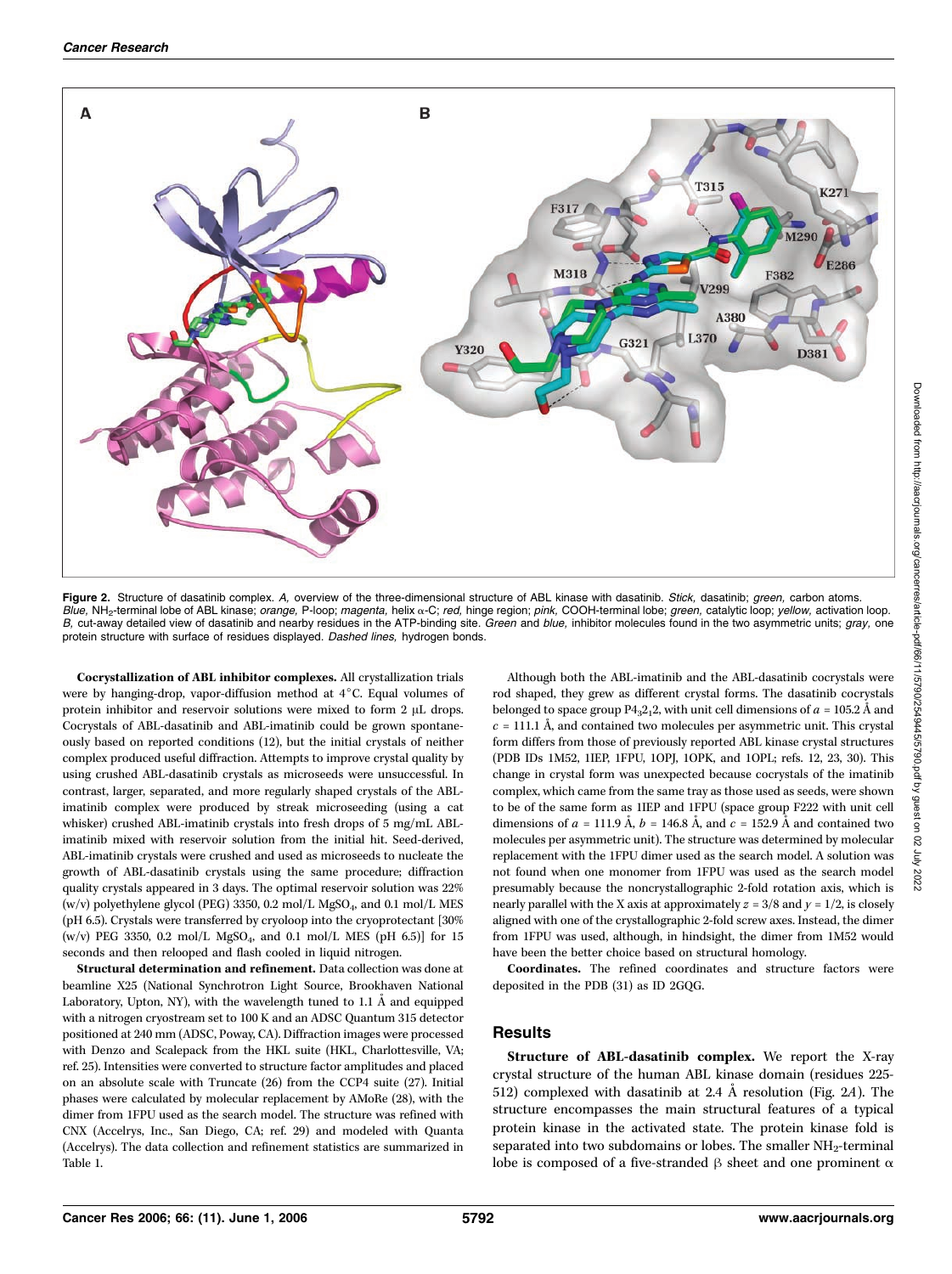helix called helix  $\alpha$ -C. The COOH-terminal lobe is larger than the NH2-terminal lobe and is predominantly helical. The two lobes are connected through a single polypeptide strand (the linker/hinge region) that acts as a hinge about which the two domains can rotate with respect to one another on binding of ATP and/or substrate. The ATP-binding site is a deep cleft between the two lobes and sits beneath a highly flexible P-loop connecting strands  $\beta$ 1 and  $\beta$ 2. The P-loop contains a conserved glycine-rich sequence motif (GXGX $\phi$ G), where  $\phi$ , usually tyrosine or phenylalanine, caps the site of phosphate transfer. In ABL kinase, this residue is  $\text{Ty}^{2\bar{5}3}$ . The structure reveals that the P-loop is partially disordered, as indicated by high B-factors and broken electron density.

Dasatinib sits in the ATP site enveloped by the two lobes, with the aminothiazole moiety of the molecule occupying the site normally bound by the adenine group of ATP (Fig. 2B). The 2-chloro-6-methyl phenyl ring of dasatinib is orthogonal to the thiazole carboxamide group and probes into a mostly hydrophobic pocket near Thr<sup>315</sup> that is not occupied by ATP. The piperazine group points toward the surface-exposed portion of the hinge region. Three notable hydrogen bonds are identified between dasatinib and ABL. A pair of hydrogen bonds is formed in the hinge region of the ATP-binding site (i.e., between the 3-nitrogen of the aminothiazole ring of dasatinib and the amide nitrogen of Met<sup>318</sup> and between the 2-amino hydrogen of dasatinib with the carbonyl oxygen of Met<sup>318</sup>). A hydrogen bond is also formed between the side chain hydroxyl oxygen of  $Thr<sup>315</sup>$  and the amide nitrogen of dasatinib. Dasatinib also participates in two heteroaromatic  $CH \cdots O-C$  interactions with the hinge region backbone (i.e., the C4 thiazole carbon with the carbonyl oxygen of Glu<sup>316</sup> and the C5 pyrimidine carbon with the carbonyl oxygen of Met<sup>318</sup>). These types of interactions have also been observed with other kinase inhibitor complexes (32, 33). Other contacts are mainly van der Waals interactions, including that of the substituted pyrimidine, which occupies a hydrophobic cleft created by Leu<sup>248</sup> and Gly<sup>321</sup>, and that of the 2-chloro-6-methyl phenyl ring, which occupies a hydrophobic pocket composed of the Thr<sup>315</sup> methyl group, Met<sup>290</sup>, Val<sup>299</sup>,  $I_0^{313}$ , and Ala<sup>380</sup>. The piperazine group rests on the surfaceexposed COOH-terminal portion of the hinge region via van der Waals contacts. The terminal hydroxyethyl group interacts with protein in one of the two complexes in the asymmetric unit via a hydrogen bond between the hydroxyethyl group and the backbone carbonyl of Tyr<sup>320</sup>. In the other complex, the hydroxyethyl group points in the opposite direction and is solvent exposed, indicating that this group may be highly mobile.

A comparison of the two ABL molecules in the asymmetric unit reveals that their overall conformation is nearly identical. The activation loop in both molecules is extended away from the ATPbinding site, as is observed in activated kinases. The activation loop not only provides the binding platform for peptide substrate interactions but also ensures the appropriate orientation of the catalytic machinery by virtue of the extended or ''active'' conformation. Phosphorylation of the activation loop is believed to stabilize the extended or active conformation and/or destabilize the folded or inhibitory conformation. An  $\alpha$ -carbon backbone structural alignment of the kinase domain of both molecules of ABL and the activated SRC family member LCK (PDB ID 3LCK; ref. 34) reveals that, with the exception of the P-loop, which is flexible, both ABL molecules in the asymmetric unit adopt very similar conformations to activated LCK (Fig. 3A). Tyr<sup>393</sup> of the activation loop (the site of activating phosphorylation for wild-type ABL kinase) aligns well with its counterpart, phosphorylated  $\text{Ty}^{394}$ 

of LCK. Evidence for partial phosphorylation of  $\text{Tr}^{393}$  was observed, which is consistent with the forms of ABL kinase that were observed by mass spectrometry (MS; data not shown), and in fact one of the two ABL molecules in the asymmetric unit is phosphorylated at Tyr<sup>393</sup> (Fig. 3B). Interestingly, despite the differences in phosphorylation state, the position and conformation of Tyr<sup>393</sup> is similar between the two ABL molecules. The phosphorylated Tyr<sup>393</sup> makes a hydrogen bond with the side chain of  $\text{Arg}^{386}$ , whereas, in the unphosphorylated molecule,  $\text{Ty}^{393}$  is not involved in hydrogen bonding. Instead, the unphosphorylated Tyr<sup>393</sup> stacks with the hydrocarbon portion of the side chain of Arg386, which makes a hydrogen bond via its guanidinium group with the backbone carbonyl of Ser<sup>385</sup>.

Because the conformations are similar between the two ABL molecules in the unit cell, the following discussions will refer only to the phosphorylated molecule. The kinase-conserved ''DFG'' motif,  $\text{Asp}^{381}$ -Phe<sup>382</sup>-Gly<sup>383</sup> (ABL numbering), which marks the NH2-terminal portion of the activation loop, is seen to adopt the same conformation as that found in the activated LCK structure. Optimal phosphate transfer requires the precise spatial arrangement of several catalytic residues that are conserved among all tyrosine kinases, including Asp<sup>363</sup> and Asn<sup>368</sup>, which emanate from the catalytic loop. Asp<sup>363</sup>, the catalytic base, interacts with the



Figure 3. Comparison of dasatinib complex with an activated kinase. A structure of ABL kinase (green) overlayed with LCK kinase (gray), (PDB ID 3LCK). Residues important for the catalytic machinery of a typical kinase. B, electron density of phosphorylated Y393 and nearby residues and waters.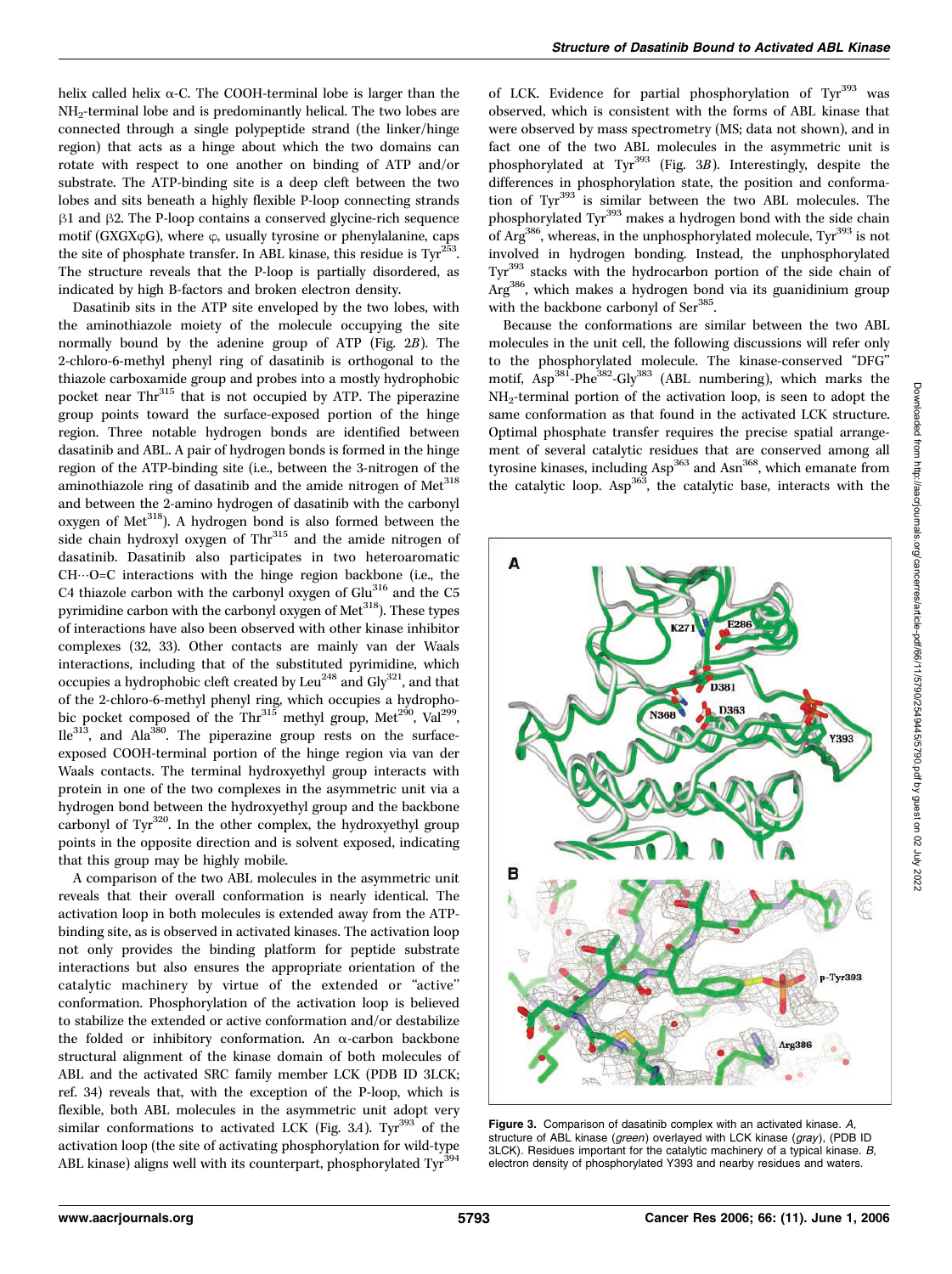attacking hydroxyl group of the substrate, whereas Asn<sup>368</sup> engages in hydrogen bonding interactions that orient Asp<sup>363</sup>. Asp<sup>381</sup> of the DFG motif and Asn<sup>368</sup> are also required for the binding of two divalent metal cations involved in coordination of the triphosphate group. All of these residues in the ABL-dasatinib structure superimpose well with the activated LCK structure. It is also observed that a conserved Lys-Glu  $(Lys^{271}-Glu^{286})$  salt bridge, important for maintaining an active kinase conformation and orienting the lysine side chain for interaction with the ATP phosphates, is present and similarly arranged as in the LCK structure. Collectively, the above observations indicate that dasatinib can bind to the activated form of ABL kinase.

Structural comparison with other bound forms of ABL. To provide a structural explanation for the greater potency of dasatinib versus imatinib against BCR-ABL, structural comparisons were made between ABL-dasatinib and other bound forms of the enzyme. First, a structural comparison of the ABL-dasatinib complex was made with the imatinib-bound form of ABL (PDB ID 1IEP; ref. 12). Imatinib has been shown previously to bind to BCR-ABL only when the enzyme is in its inactive conformation (12, 23). The most striking difference between the two ABL structures is the conformation of the activation loop (Fig. 4). The activation loop in the imatinib-bound form folds back toward the ATP-binding site, forming interactions with both the P-loop and the inhibitor, thus resulting in an inhibitory kinase conformation. The differences in the activation loop conformation between the two forms of ABL begin at the DFG motif. Phe<sup>382</sup> of the DFG motif in the imatinibbound form points toward the ATP-binding site,  $\pi$ -stacks with the pyrimidine ring of imatinib and forms an edge-to-face interaction with Tyr<sup>253</sup> of the P-loop. In contrast, in the dasatinib-bound form, Phe<sup>382</sup> is buried in a hydrophobic pocket not accessed by ATP, as is typically found with activated kinases (Fig. 2B). Although the central cores of dasatinib and imatinib overlap, the rest of the structures extends in opposite directions within the protein. Specifically, the N-2-hydroxyethylpiperidine group of dasatinib, for which there is no imatinib counterpart, extends out toward solvent-exposed protein. Conversely, dasatinib does not protrude toward the hydrophobic pocket occupied by Phe<sup>382</sup>, as does the benzamidine branch of imatinib. The latter observation shows why the activation loop is able to exist in the active conformation in the presence of bound dasatinib but not in the presence of bound imatinib (Fig. 4). The P-loop bends toward imatinib to form close interactions with the kinase inhibitor, including an edge-to-face aromatic interaction between Tyr<sup>253</sup> and the pyridine and pyrimidine rings. Compared with the imatinib-bound form, the P-loop in the dasatinib-bound structure is more extended, although the electron density was weak for this part of the protein. The hydroxyl moiety of  $\text{Ty}^{253}$  seems to engage in a hydrogen bond with the backbone carbonyl of Arg<sup>367</sup> in the ABL-dasatinib structure.

The dasatinib-bound structure of ABL was also compared with the PD173955-bound form of ABL (PDB ID 1M52; ref. 12). The structural comparison reveals that dasatinib occupies a similar portion of the ATP-binding site of ABL, as does PD173955. However, the N-2-hydroxyethylpiperidine group of dasatinib extends further out toward solvent-exposed protein compared with PD173955. The activation loop in the PD173955-bound form is extended, but the DFG motif is not found in the proper catalytic orientation as it is in the dasatinib-bound form. Beginning at Asp381, the DFG residues are observed to kink in opposite directions between the two structures, such that PD173955-bound Phe<sup>382</sup> and Asp<sup>381</sup> occupy the corresponding positions of dasatinib-



Figure 4. A comparison of dasatinib complex with imatinib complex. A ribbon representation of the ABL-dasatinib complex (protein and dasatinib carbons, *green*) overlayed with the corresponding complex of ABL-imatinib (protein and<br>imatinib carbons, *purple*). The activation loops are labeled. Note the diverging direction of the activation loop in the two structures. Phe<sup>382</sup> of the DFG motif (activation loop) in a dot surface representation for each complex to show that imatinib would not be able to bind to the active conformation of ABL because of a clash with Phe<sup>382</sup> (as well as other activation loop residues) as found in the dasatinib-bound ABL conformation. Dasatinib, on the other hand, would be able to bind to the imatinib-bound activation loop conformation.

bound Asp<sup>381</sup> and Phe<sup>382</sup>, respectively. The P-loop in the PD173955bound form also adopts a different conformation and is observed to bend further in toward the ATP-binding site than the P-loop in the dasatinib-bound form.

Based on modeling of dasatinib in the imatinib-bound and the PD173955-bound forms of ABL, there do not seem to be any major steric clashes that would preclude dasatinib from also binding to the inactive conformations found in these other ABL structures. However, a few unfavorable intermolecular contacts would exist with a small portion of the P-loop in each of the other ABL structures. This is most likely because the P-loop contorts to allow Tyr<sup>253</sup> to interact with imatinib and PD173955 (and also with Phe<sup>382</sup> of the activation loop), whereas Tyr<sup>253</sup> is not seen to interact with dasatinib in our structure. The P-loop is very flexible, and so with minor movement of the P-loop away from the PD173955 bound and imatinib-bound positions, it seems that dasatinib can also bind to these forms. Because the electron density of the P-loop of our structure is not very definitive, one would speculate that the P-loop is mobile even when dasatinib is bound, indicating that, for the most part, it is not forming a critical interaction. The lack of P-loop interactions by dasatinib may actually be advantageous because several imatinib-resistant ABL mutations appear in the P-loop. The above observations suggest that the increased wildtype ABL binding affinity of dasatinib over imatinib is at least partially due to the apparent ability of dasatinib to recognize multiple states of the enzyme.

Structural basis for activity against imatinib-resistant ABL mutations. The activity of dasatinib was previously assessed against 15 clinically relevant imatinib-resistant BCR-ABL mutants covering 12 different amino acid locations (M244V, G250E, Q252H/ R, Y253F/H, E255K/V, T315I, F317L, M351T, E355G, F359V, H396R, and F486S; ref. 16). Several imatinib-resistant mutation sites are in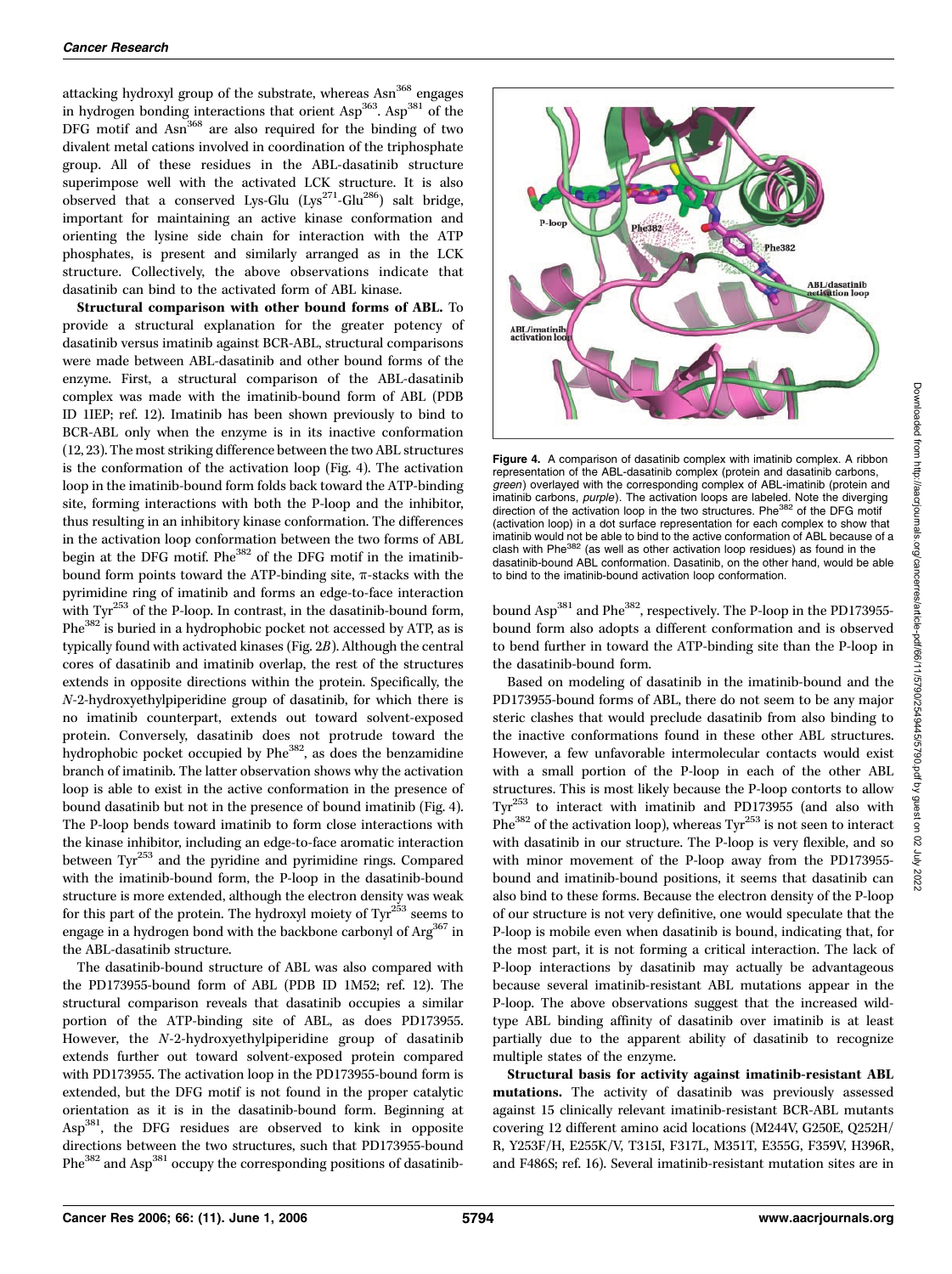contact with imatinib, whereas others are speculated to be involved in stabilization of the specific inactive imatinib-bound conformation of ABL. Only the T315I mutant was clearly resistant to dasatinib, retaining kinase activity even in the presence of micromolar concentrations of the compound. The only other mutant showing any appreciable decrease in sensitivity was the F317L mutant, which required  $\sim$  3- to 5-fold higher concentrations of dasatinib to inhibit the growth of Ba/F3 cells. Interestingly, the Q252R mutant was consistently more sensitive to dasatinib compared with wild-type BCR-ABL.

The activity profile of dasatinib against the 15 imatinib-resistant BCR-ABL mutants is, for the most part, remarkably consistent with insight gained from an examination of the amino acid locations of the mutants in the crystal structure of ABL kinase with dasatinib (Fig. 5). Dasatinib is involved in a hydrogen bond with the side chain of T315, and the side chain methyl group of this amino acid residue is involved in van der Waals contact with the 2-chloro-6-methyl phenyl ring. As such, T315 is a critical contact residue for dasatinib. The resistance of the T315I mutant is most likely due to the loss of a hydrogen bond and increased steric bulk in this pocket. F317 was observed to make off-center aromatic  $\pi$ -stacking with the pyrimidine and thiazole rings of dasatinib, which may explain the slight loss in activity of dasatinib against the F317L mutant.

The difference in P-loop conformation between the dasatiniband imatinib-bound forms of ABL can help explain the difference in activity between the two inhibitors against the M244V, G250E, Q252H/R, Y253F/H, and E255K/V mutants. A G250E mutation might be expected to reduce flexibility of the P-loop, thereby not allowing the P-loop to adopt the imatinib-induced conformation. The improved activity of dasatinib against the G250E mutant may result from the fact that P-loop interactions seem less important for dasatinib. Q252 points into solvent in the dasatinib-bound form of ABL, explaining why the Q252H/R mutants are not resistant to dasatinib, but it is unclear from the structure why the Q252R mutant would be more sensitive to dasatinib compared with wildtype BCR-ABL. In the imatinib-bound form, however, the side chain of Q252 contributes to the distorted P-loop conformation by packing up against Y253, which in turn interacts with imatinib and hydrogen bonds with N322. Y253 does not interact with dasatinib, but the hydroxyl of Y253 is seen to hydrogen bond with the backbone of R367, an interaction that must not be critical due to the maintenance of dasatinib activity against the Y253F mutant. E255 hydrogen bonds to its own backbone in the dasatinib-bound form, whereas, in the imatinib-bound form, it hydrogen bonds with the hydroxyl of Y257, stabilizing the imatinib-bound conformation of the P-loop. M244 is proximal to, and makes contacts with, the P-loop in both the dasatinib-bound and the imatinib-bound forms of ABL. Changes in the identity of this residue most likely result in changes in its interactions with the P-loop, potentially destabilizing the specific inactive ABL conformation that is a prerequisite for imatinib binding.

The conformation of H396, which resides in the activation loop, is slightly different between the two ABL molecules in the asymmetric unit cell of the dasatinib-bound form. In either molecule, there are no discernable interactions of this residue with protein or inhibitor, which may explain why the H396R mutation does not affect dasatinib activity. H396 in the imatinibbound form, however, is involved in a hydrogen bond that stabilizes the inactive conformation of the activation loop. The position and conformation of the other COOH-terminal lobe mutation site residues, M351, E355, F359, and F486, are similar between the

dasatinib- and imatinib-bound forms of ABL. However, it is postulated that these residues, which neighbor the activation loop, are critical for maintaining the particular inactive imatinib-bound conformation. F359 is also involved in van der Waals contacts with both imatinib and the activation loop in the imatinib-bound form. Dasatinib does not reside near this residue, explaining its potency against BCR-ABL with mutations at this site.

# **Discussion**

The results of this study provide the first view of the catalytic domain of wild-type ABL kinase in an active conformation, wherein the entire catalytic machinery is in the proper orientation and Tyr<sup>393</sup> is phosphorylated. Our structure also provides insight into the molecular mechanism of inhibition of ABL kinase by dasatinib, which binds in the ATP-binding site and presumably displaces ATP. The observation that ABL can adopt the same active conformation independent of activation loop phosphorylation at Tyr<sup>393</sup> may indicate that this conformation is inherently stable. The fact that the catalytic activity of the isolated ABL kinase domain, in the absence of regulatory domains, is not increased significantly by phosphorylation in the activation loop supports this notion (23). Based on modeling of dasatinib in other conformations of ABL, we suggest that the greater ABL binding affinity of dasatinib over imatinib is at least partially due to the apparent ability of dasatinib to recognize multiple states of the enzyme.

Our X-ray analysis also sheds light on the favorable activity of dasatinib against clinically relevant imatinib-resistant BCR-ABL mutants (16). Several imatinib-resistant BCR-ABL mutants occur in the P-loop, which adopts a distorted conformation in the imatinibbound form of ABL to make critical contacts with the inhibitor and



Figure 5. The position of the imatinib-resistant mutation sites are mapped onto the ABL-dasatinib complex structure. Orange spheres,  $C$ - $\alpha$  atoms.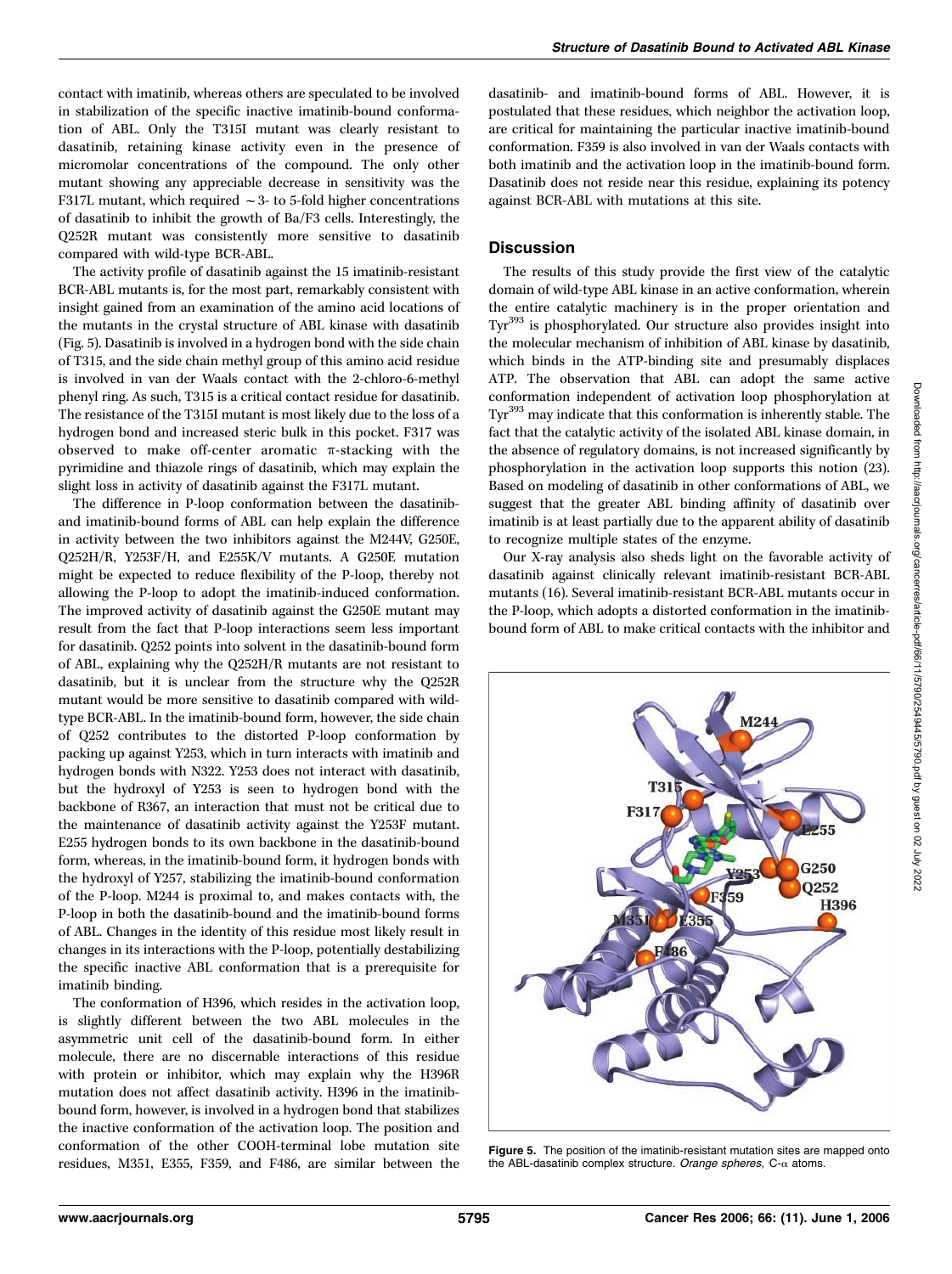the activation loop. Based on our structure, P-loop interactions do not seem to be as important for dasatinib binding to ABL. Several residues at the other mutation sites are speculated to be also involved in stabilization of the specific inactive imatinib-bound conformation of ABL. The observation that ABL conformational requirements are less stringent for dasatinib than for imatinib and that dasatinib is not involved in critical interactions with many of the mutated residues further explains the positive activity profile of dasatinib. The structure also reveals that a critical interaction is made directly between dasatinib and Thr<sup>315</sup> of the hinge region and explains the loss of activity against the T315I mutant.

This structure provides further experimental evidence that the activation loop of a kinase can, in general, adopt multiple conformations (35–37). Phosphorylation of the activation loop is believed to stabilize the extended or active conformation and/or destabilize the folded or inhibitory conformation(s), of which there could be many. If the etiology of many cancers involves the aberrant activation of kinases, then one may postulate that inhibiting the active kinase conformation may produce a more favorable outcome than inhibition that is dependent on an inactive kinase conformation. More evidence is needed to determine whether inhibiting multiple forms, only the activated form or only a particular inactive conformation of ABL, will result in superior inhibition, in vivo potency, and/or specificity. Some native kinases, such as KIT, exist in an autoinhibitory state due to the activation loop inserting into the kinase active site, thus disrupting formation of the activated structure (38). Interestingly, imatinib, a potent KIT inhibitor and now the standard frontline therapy for advanced gastrointestinal stromal tumors (39, 40) binds to an inactive conformation of KIT (38). However, most KIT activation loop mutations are resistant to clinically achievable doses of imatinib (41, 42), which can be explained by the findings that KIT activation loop mutations not only activate kinase activity but also stabilize the activation loop in a conformation that does not allow productive imatinib binding (38, 43). Dasatinib has recently been shown to be a potent inhibitor of wild-type KIT and imatinib-resistant KIT activation loop mutants (44), providing another example where an inhibitor that requires less stringent conformational requirements retains activity and where mutations that affect specific conformations may consequently alter the potency of inhibitors targeting these specific states. Dasatinib should contribute valuable information as it progresses through the clinic on the effectiveness of a drug not limited to the binding of one particular state.

Preclinical and clinical data obtained to date suggest that, for human leukemia that is driven by BCR-ABL, the apparent ability of dasatinib to bind to both the active and the inactive conformations of BCR-ABL affords this agent greater therapeutic potential compared with an agent, such as imatinib, which binds only to an inactive form of the enzyme. Phase I and II clinical experience has shown promising results for dasatinib in patients with imatinib-resistant and imatinib-intolerant disease (18–22). The lack of cross-resistance between dasatinib and imatinib, as evidenced by dasatinib retaining inhibitory activity against multiple imatinib-resistant forms of BCR-ABL in vitro, may result in dasatinib producing greater durability of response. Further follow-up of the phase II trials is awaited with interest.

In conclusion, the current study reveals that the potency and favorable profile of dasatinib against wild-type ABL and imatinibresistant ABL mutants is at least partially due to its ability to recognize multiple states of BCR-ABL. Our findings highlight the importance of considering kinase enzyme conformation in the rational design of kinase inhibitors for cancer targets.

#### Acknowledgments

Received 11/28/2005; revised 2/8/2006; accepted 3/23/2006.

Grant support: Offices of Biological and Environmental Research of the Offices of Basic Energy Sciences of the U.S. Department of Energy and the National Center of Research Resources of the NIH.

The costs of publication of this article were defrayed in part by the payment of page charges. This article must therefore be hereby marked advertisement in accordance with 18 U.S.C. Section 1734 solely to indicate this fact.

We thank Dr. Michael Becker (Department of Biology, Brookhaven National Laboratory) for preparing beamline X25 at the National Synchrotron Light Source for data collection and Bethanne Warrack (Bristol-Myers Squibb, Princeton, NJ) for MS analysis of ABL kinase.

### **References**

- 1. Sawyers CL. Chronic myeloid leukemia. N Eng J Med 1999;340:1330–40.
- 2. Daley GQ, Van Etten RA, Baltimore D. Induction of chronic myelogenous leukaemia in mice by the P210 bcr/abl gene of the Philadelphia chromosome. Science 1990;247:824–30.
- 3. Faderl S, Kantarjian HM, Thomas DA, et al. Outcome of Philadelphia chromosome-positive adult acute lymphoblastic leukemia. Leuk Lymphoma 2000;36:263–73.
- 4. Melo JV, Hughes TP, Apperley JF. Chronic myeloid leukemia. Hematology (Am Soc Hematol Educ Program) 2003;132–52.
- 5. Druker BJ, Talpaz M, Resta DJ, et al. Efficacy and safety of a specific inhibitor of the BCR-ABL tyrosine kinase in chronic myeloid leukemia. N Engl J Med 2001;344:1031–7.
- 6. Druker BJ, Sawyers CL, Kantarjian H, et al. Activity of a specific inhibitor of the BCR-ABL tyrosine kinase in the blast crisis of chronic myeloid leukemia and acute lymphoblastic leukemia with the Philadelphia chromosome. N Eng J Med 2001;344:1038–42.
- 7. Ottmann OG, Druker BJ, Sawyers CL, et al. A phase 2 study of imatinib in patients with relapsed or refractory Philadelphia chromosome-positive acute lymphoid leukemias. Blood 2002;100:1965–71.
- 8. Talpaz M, Silver RT, Druker BJ, et al. Imatinib induces durable hematologic and cytogenetic responses in patients with accelerated phase chronic myeloid leukemia: results of a phase 2 study. Blood 2002;99:1928–37.
- 9. Gorre ME, Mohammed M, Ellwood K, et al. Clinical resistance to STI-571 cancer therapy caused by BCR-ABL gene mutation or amplification. Science 2001;293: 876–80.
- 10. Donato NJ, Wu JY, Stapley J, et al. BCR-ABL independence and LYN kinase overexpression in chronic myelogenous leukemia cells selected for resistance to STI571. Blood 2003;101:690–8.
- 11. Shah NP, Nicoll JM, Nagar B, et al. Multiple BCR-ABL kinase domain mutations confer polyclonal resistance to the tyrosine kinase inhibitor imatinib (STI571) in chronic phase and blast crisis chronic myeloid leukemia. Cancer Cell 2002;2:117–25.
- 12. Nagar B, Bornmann WG, Pellicena P, et al. Crystal structures of the kinase domain of c-Abl in complex with the small molecule inhibitors PD173955 and imatinib (STI-571). Cancer Res 2002;62:4236–43.
- 13. Azam M, Latek RR, Daley GQ. Mechanisms of autoinhibition and STI-571/imatinib resistance revealed by mutagenesis of BCR-ABL. Cell 2003;112:831–43.
- 14. Lombardo LJ, Lee FY, Chen P, et al. Discovery of N-(2-chloro-6-methylphenyl)-2-(6-(4-(2-hydroxyethyl) piperazin-1-yl)-2-methylpyrimidin-4-ylamino)thiazole-5 carboxamide (BMS-54825), a dual Src/Abl kinase inhibitor with potent antitumor activity in preclinical assays. J Med Chem 2004;47:6658–61.
- 15. O'Hare T, Walters DK, Stoffregen EP, et al. In vitro activity of Bcr-Abl inhibitors AMN107 and BMS-354825 against clinically relevant imatinib-resistant Abl kinase domain mutants. Cancer Res 2005;5:4500–5.

16. Shah NP, Tran C, Lee FY, Chen P, Norris D, Sawyers CL. Overriding imatinib resistance with a novel ABL kinase inhibitor. Science 2004;305:399–401.

17. Branford S, Rudzki Z, Walsh S, et al. Detection of BCR-ABL mutations in patients with CML treated with imatinib is virtually always accompanied by clinical resistance, and mutations in the ATP phosphatebinding loop (P-loop) are associated with a poor prognosis. Blood 2003;102:276–83.

- 18. Sawyers CL, Kantarjian HM, Shah NP, et al. Dasatinib (BMS-354825) in patients with chronic myeloid leukemia (CML) and Philadelphia-chromosome positive acute lymphoblastic leukemia (Ph+ ALL) who are resistant or intolerant to imatinib: update of a phase I study [abstract 38]. Blood 2005;106:16a.
- 19. Guilhot F, Apperley JF, Shah NP, et al. A phase II study of dasatinib in patients with accelerated phase chronic myeloid leukemia (CML) who are resistant or intolerant to imatinib: first results of the CA180005 'START-A' study [abstract 39]. Blood 2005;106:16a.
- 20. Talpaz M, Rousselot P, Kim DW, et al. A phase II study of dasatinib in patients with chronic myeloid leukemia (CML) in myeloid blast crisis who are resistant or intolerant to imatinib: first results of the CA180006 'START-B' study [abstract 40]. Blood 2005;106:16a.
- 21. Hochhaus A, Baccarani M, Sawyers C, et al. Efficacy of dasatinib in patients with chronic phase Philadelphia chromosome-positive CML resistant or intolerant to imatinib: first results of the CA180013 'START-C' phase II study [abstract 41]. Blood 2005;106:17a.